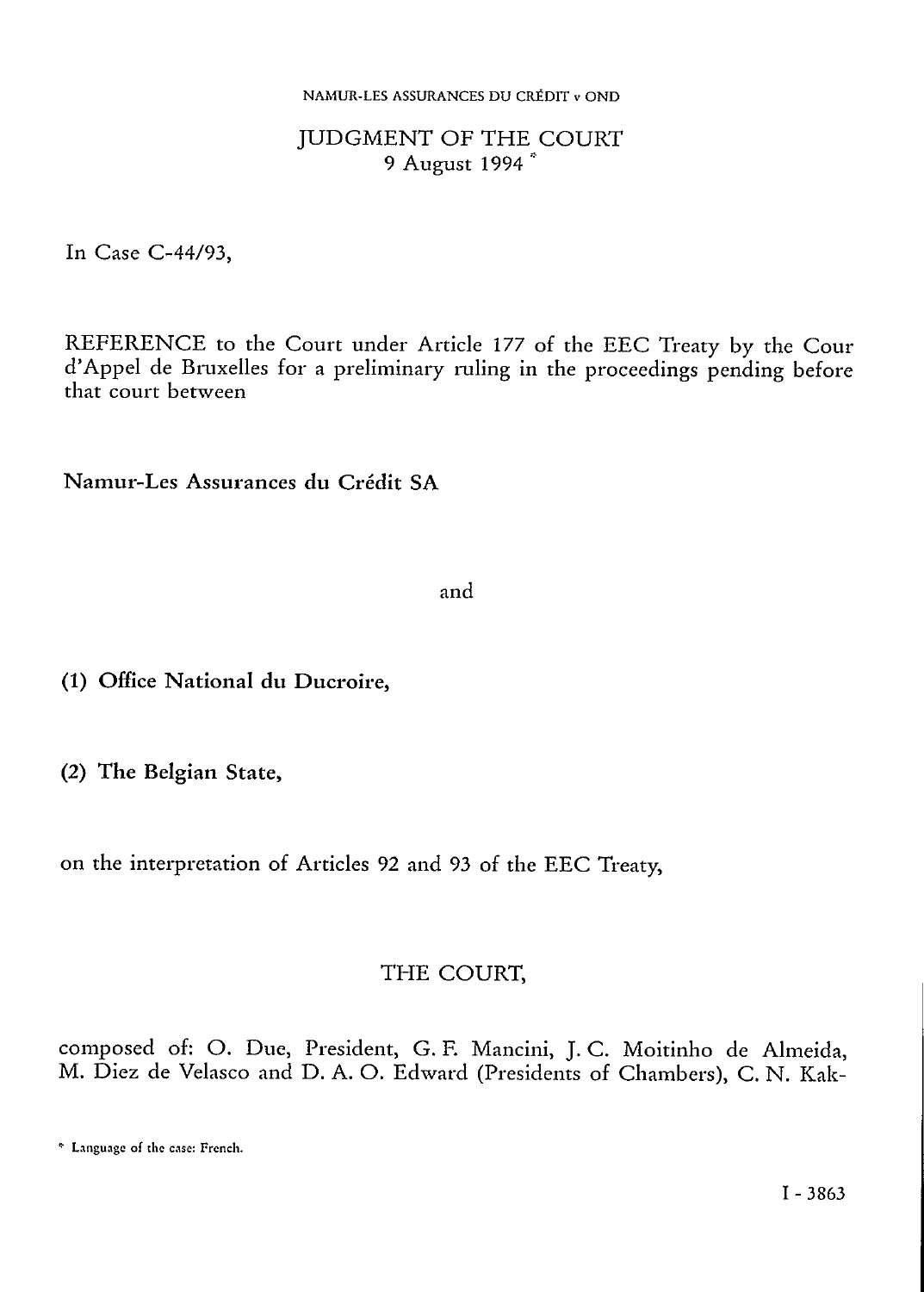ouris, R. Joliet, F. A. Schockweiler, G. C. Rodríguez Iglesias, F. Grévisse (Rapporteur), M. Zuleeg, P. J. G. Kapteyn and J. L. Murray, Judges,

Advocate General: C. O. Lenz, Registrar: R. Grass,

after considering the written observations submitted on behalf of:

- Namur-Les Assurances du Crédit, the appellant in the main proceedings, by Pierre van Ommeslaghe, an advocate with a right of hearing before the Belgian Cour de Cassation,
- the Belgian State and the Office National du Ducroire, the respondent in the main proceedings, by, respectively, Jan Devadder, Director of Administration at the Ministry of Foreign Affairs, acting as Agent, and Georges van Hecke, an advocate with a right of hearing before the Cour de Cassation, and Bernard van de Walle de Ghelcke, of the Brussels Bar,
- the French Government, by Philippe Pouzoulet, Deputy Director for Legal Affairs in the Ministry of Foreign Affairs, acting as Agent, and by Catherine de Salins, Adviser on Foreign Affairs, acting as Deputy Agent,
- the Netherlands Government, by A. Bos, Legal Adviser, acting as Agent,
- the Commission of the European Communities, by Antonino Abate, Principal Legal Adviser, and Ben Smulders, of its Legal Service, both acting as Agents,

having regard to the Report for the Hearing,

after hearing the oral observations of Namur-Les Assurances du Crédit, the Belgian State and the Office National du Ducroire, the French Government, represented by Jean-Marc Belorgey, Head of Mission at the Foreign Affairs Directorate

I - <sup>3864</sup>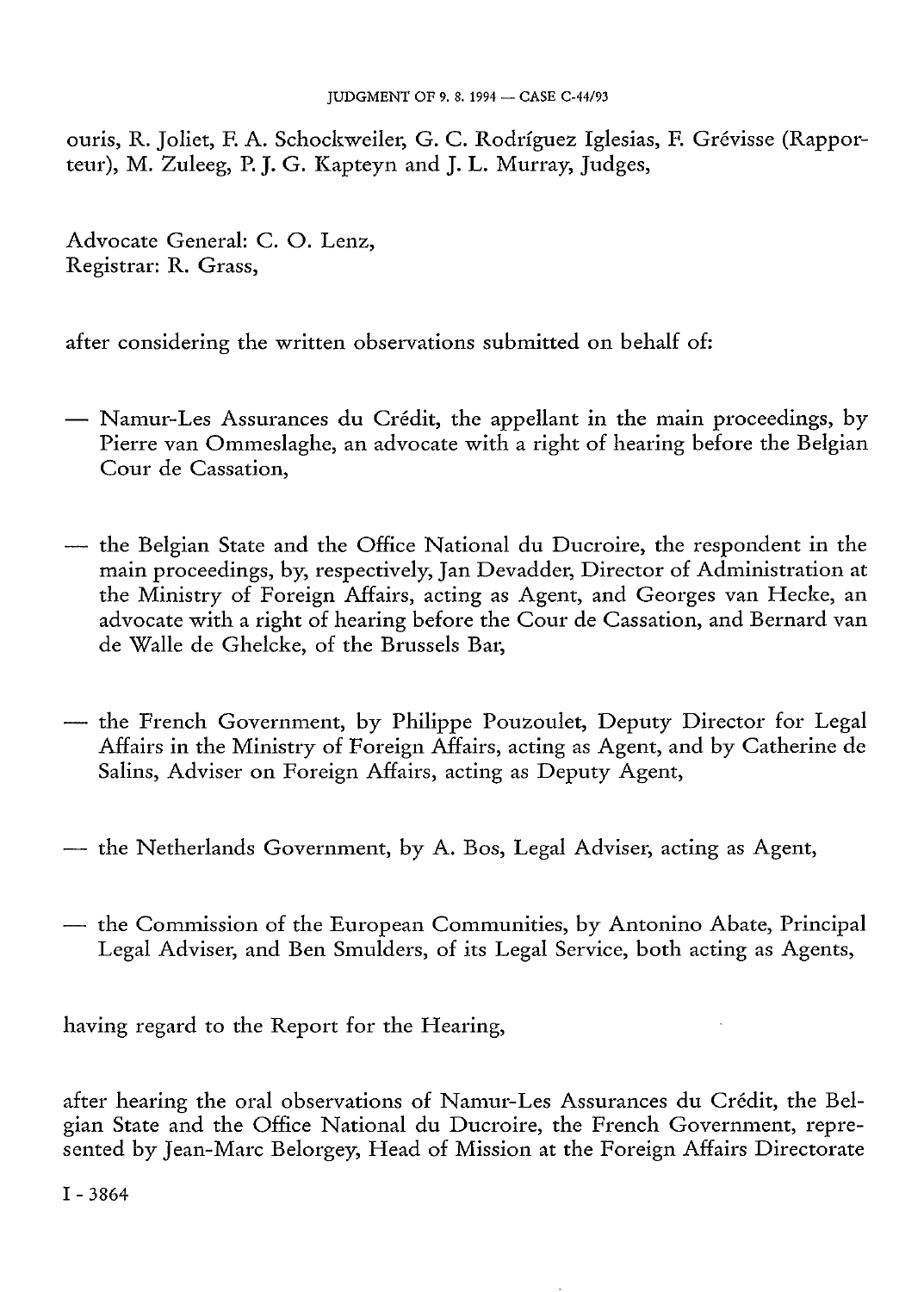at the Ministry of Foreign Affairs, acting as Agent, and the Commission at the hearing on 4 May 1994,

after hearing the Opinion of the Advocate General at the sitting on 22 June 1994,

gives the following

# Judgment

- 1 By judgment of 5 February 1993, received at the Court on 16 February 1993, the Cour d'Appel de Bruxelles (Court of Appeal, Brussels) referred to the Court for a preliminary ruling under Article 177 of the EEC Treaty three questions on the interpretation of Articles 92 and 93.
- *2* The questions were raised in proceedings initially between Namur-Les Assurances du Crédit SA (hereinafter 'Namur AC') and Compagnie Belge d'Assurance Crédit SA (hereinafter 'COBAC'), on the one hand, and the Office National du Ducroire (hereinafter 'OND') and the Belgian State, on the other.
- 3 Under the Belgian Law of 31 August 1939 on the OND, that body, which is a public establishment responsible, in particular, for guaranteeing risks relating to foreign trade transactions, is accorded a number of advantages. These are: a State guarantee, formulated as a general principle, capital endowment of State incomeproducing bonds, the covering of its annual financial deficit by the State and exemption from the tax on insurance contracts and from corporation tax.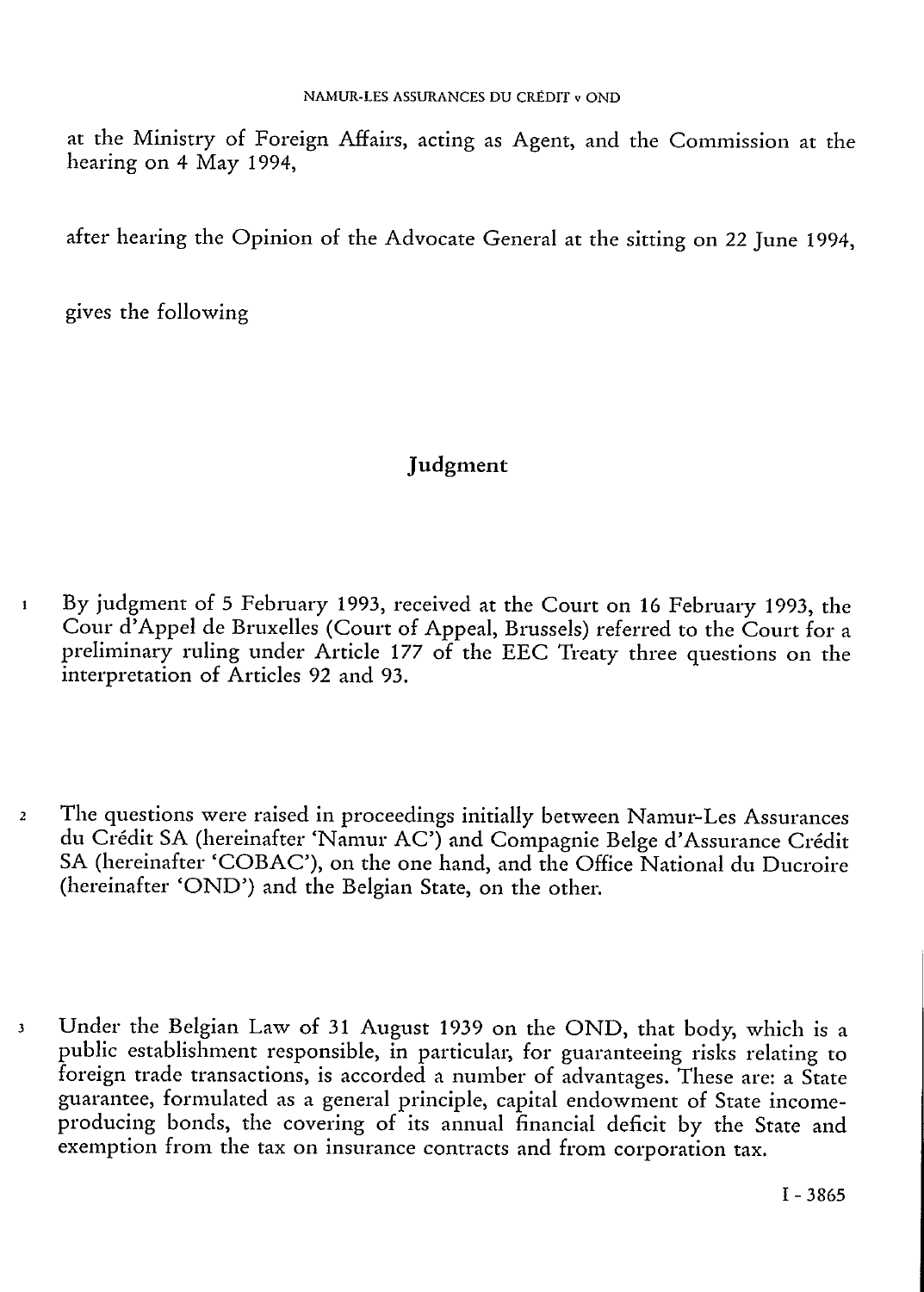4 Since 1935, the OND and COBAC, the oldest private credit insurance undertaking in Belgium, have been linked by a re-insurance agreement under which the OND was to assume, by way of optional re-insurance, all or part of the commitments entered into by the company as primary insurer. That agreement, which did not place any particular restriction on the OND's field of activity, was subsequently replaced by a cooperation agreement which provided that only in exceptional circumstances was the public establishment to insure commercial risks relating to exports of goods and services to western Europe, which were normally to be assumed by COBAC. The cooperation agreement was terminated by the OND at the end of 1988 on the ground that it constituted market-sharing prohibited under Community competition rules and, in 1989, the public establishment entered the market for credit risk insurance in western Europe with the approval of its supervising ministers.

5 COBAC and Namur AC, another private undertaking operating on the same market, considered that, in view of the advantages accorded by the State to the OND, the enlargement of its field of activity was of such a nature as to distort competition. They therefore lodged a complaint with the Commission alleging infringement of Articles 92 and 93 of the Treaty. They also made an application to the national court seeking, in particular, on the basis of Article 93(3), suspension of the OND's activity as a credit insurer for exports to Member States until the adoption by the Commission of a decision on the compatibility of the aid accorded or the delivery of a judgment on the substance of their action against the OND and the Belgian State.

6 The President of the Tribunal de Première Instance de Bruxelles (Court of First Instance, Brussels), hearing the application for interim measures, considered that the aid in question was covered by Article 93(1) of the Treaty and held that, owing to that provision's lack of direct effect, he had no jurisdiction to try the case.

I - <sup>3866</sup>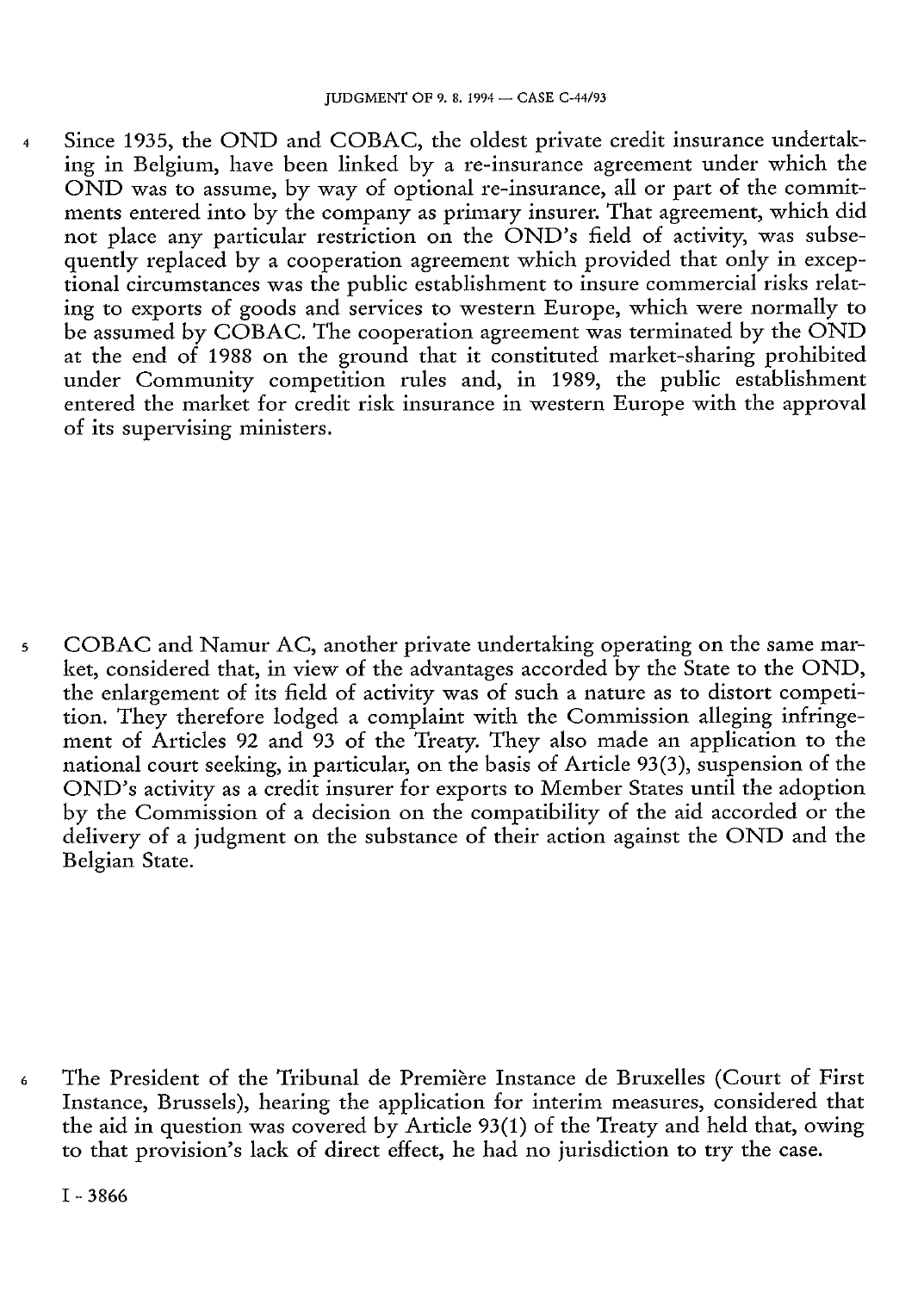- 7 The case came before the Cour d'Appel de Bruxelles, which considered that its outcome depended on the interpretation of Articles 92 and 93 of the Treaty and referred the following questions to the Court for a preliminary ruling:
	- '(1) Must Article 93(3) of the Treaty be interpreted as meaning that the granting or alteration of aid includes a decision of a Member State to authorize, after the entry into force of the Treaty, a public establishment, which previously engaged only incidentally in credit insurance for exports to other Member States, to exercise that activity in future without restriction, so that the aid which was granted by that State to the establishment under legislation predating the entry into force of the Treaty now applies to the exercise of that activity as thus extended?
	- (2) Must Article 93 of the Treaty be interpreted as meaning that it is necessary to regard new aid as being subject to the rules governing existing aid if new aid, not having been notified to the Commission in accordance with Article 93(3), was the subject of a complaint to the Commission and the latter, after carrying out a preliminary examination of the aid and addressing to the Member State concerned a request for information concerning the aid in which it stated that, in the event of failure to reply or receipt of an unsatisfactory reply before the end of the period allowed, it would be obliged to initiate the procedure laid down by Article 93(2) of the Treaty (which request was satisfied), did not initiate the said procedure within a reasonable period?
	- (3) Must Article 92(1) of the Treaty be interpreted as meaning that the granting or alteration of aid includes conduct of a Member State consisting in:
		- (a) communicating, through ministerial delegates sitting on the board of directors of a public establishment having its own legal personality and in accor-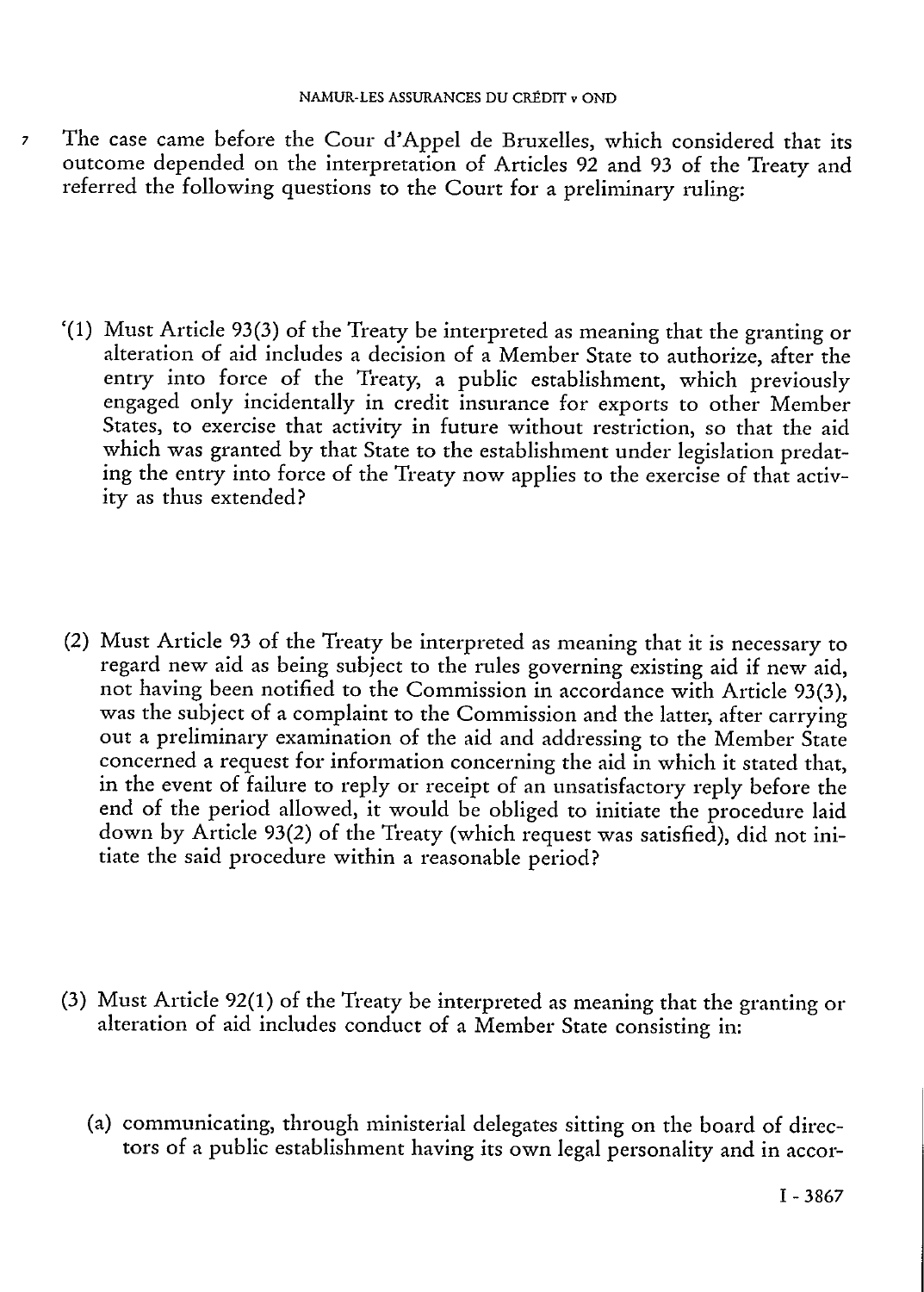dance with the legislation governing that establishment, a general policy entailing enlargement of the scope of an aid;

(b) not opposing, through intervention by the ministerial delegates on the board of directors of the public establishment, a decision by the board entailing enlargement of the scope of an aid, in particular by not bringing about the annulment of that decision, when the legislation governing the public establishment permitted such annulment by the State after suspension of the decision taken by the ministerial delegates?'

8 After the Cour d'Appel de Bruxelles had made its reference to this Court it took formal note of COBAC's withdrawal from the proceedings. Namur AC stated its intention to continue the action alone.

9 In replying to the questions submitted by the national court in this case it will be necessary to recall, first, the structure of the provisions of Article 93 of the Treaty and the powers and responsibilities which they confer on the Commission, on the one hand, and on the Member States and their courts, on the other, having regard to the distinction between existing aid and new aid. It will then be necessary to examine together the first and third questions, by which the national court seeks to ascertain whether a Member State's decision to authorize enlargement of the field of activity of a public establishment receiving State aid or the conduct of that State such as described in the judgment making the reference, with regard to a decision taken to this effect by the public establishment, must be regarded as the granting or alteration of aid within the meaning of Article 93(3). Finally, it might be necessary to reply to the second question, concerning the issue whether new aid which has not been properly notified may still be treated as existing aid if the Commission, after being informed of the existence of the aid in a complaint, has not, after a preliminary examination, commenced the procedure laid down in Article 93(2) within a reasonable period.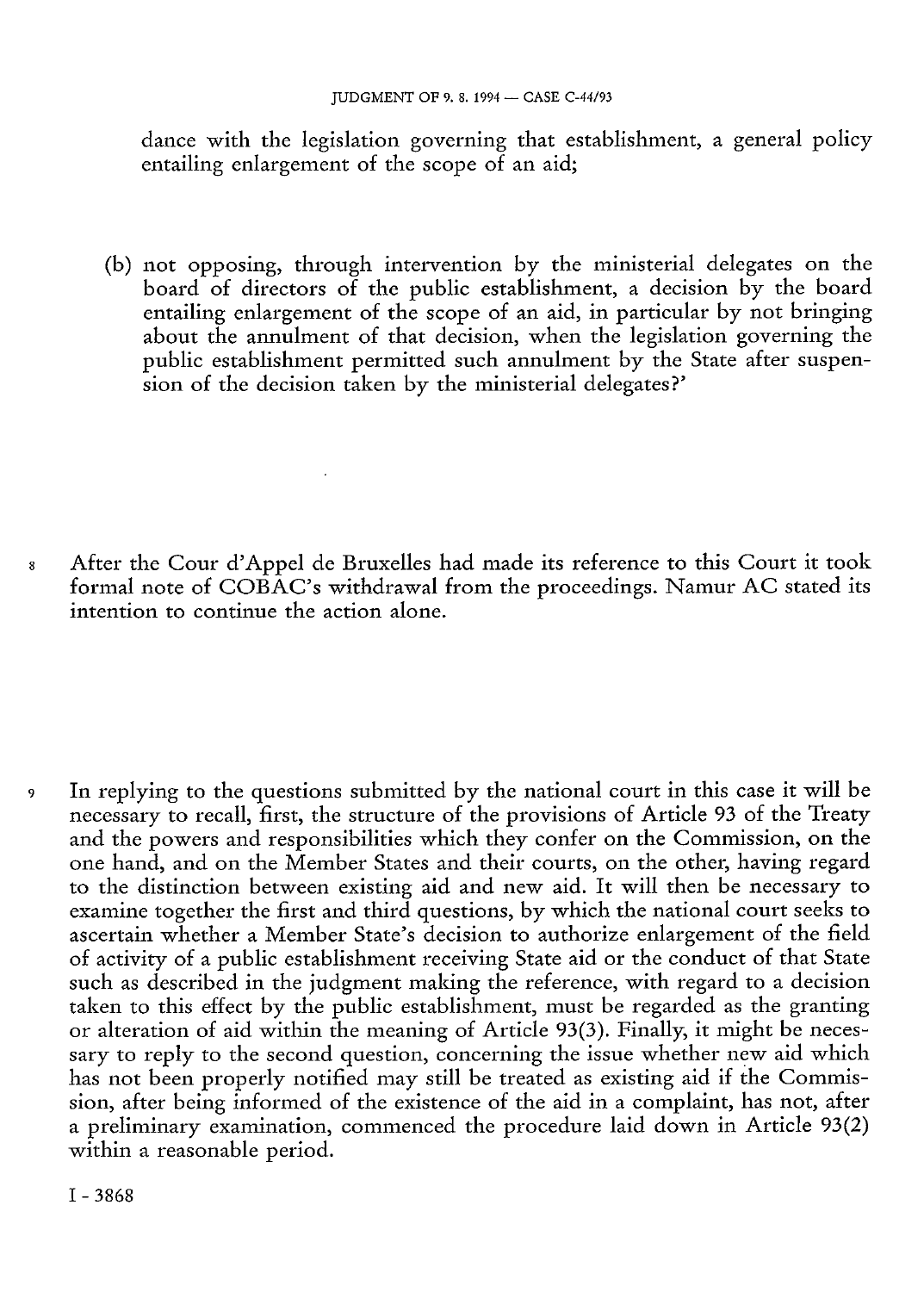The distinction between existing aid and new aid and the allocation of powers and responsibilities between the Commission, on the one hand, and the Member States and their courts, on the other

- <sup>10</sup> Article 93 of the Treaty, whose purpose is to enable the Commission to examine and keep under constant review aid granted by the States or through State resources, makes provision for separate procedures depending on whether the aid concerned is existing aid or new aid.
- 11 As far as existing aid is concerned, paragraph (1) of Article <sup>93</sup> gives the Commission the power, in cooperation with the Member States, to keep aid under constant review. As part of that review, the Commission proposes to the Member States any appropriate measures required by the progressive development or by the functioning of the common market. Paragraph (2) of the same article provides that, if, after giving notice to the parties concerned to submit their comments, the Commission finds that aid is not compatible with the common market having regard to Article 92, or that such aid is being misused, it is to decide that the State concerned shall abolish or alter such aid within a period of time to be determined by the Commission (judgment in Case C-47/91 *Italy* v *Commission* [1992] ECR I-4145, paragraph 23). As far as existing aid is concerned, therefore, the initiative lies with the Commission.
- 12 As far as new aid is concerned, Article 93(3) provides that the Commission is to be informed, in sufficient time to enable it to submit its comments, of any plans to grant or alter aid. The Commission then proceeds to an initial examination of the planned aid. If, at the end of that examination, it considers that any such plan is not compatible with the common market having regard to Article 92, it is to initiate the contentious review procedure provided for in Article 93(2). In such a case, the last sentence of Article 93(3) prohibits the Member State concerned from putting the proposed measures into effect until the procedure has resulted in a final decision. New aid is therefore subject to preventive review by the Commission and in principle cannot be put into effect as long as that institution has not declared it compatible with the Treaty (judgment in Case C-47/91 *Italy* v *Commission*, cited above, paragraph 24). However, that last rule must be qualified by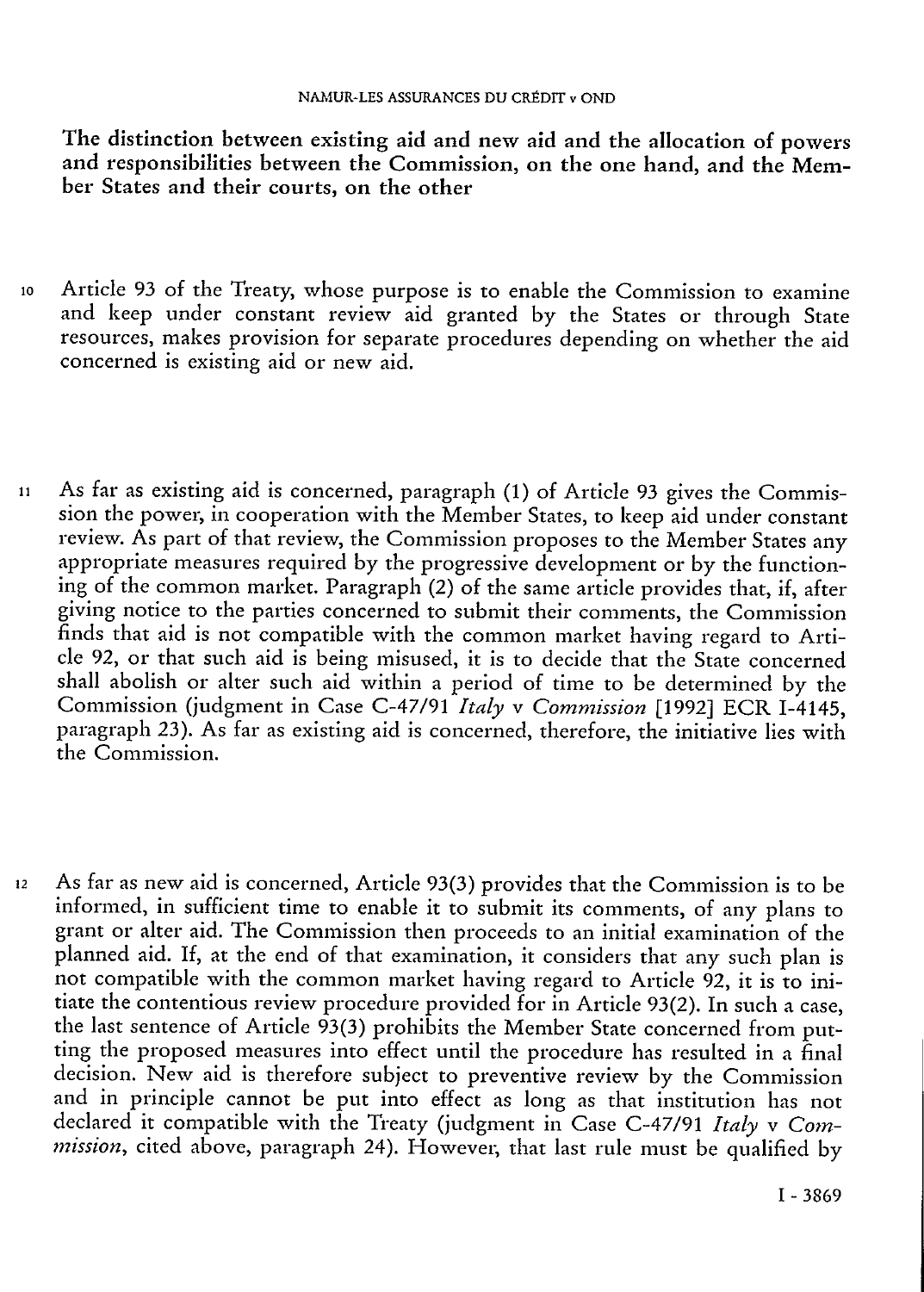the case-law of the Court, according to which, if the Commission, after being informed by a Member State of a plan to grant or alter aid, fails to initiate the contentious procedure, this State may, at the end of a period sufficient to enable a preliminary examination of the plan to be carried out, grant the proposed aid, provided that it has given prior notice to the Commission, and this aid will then be governed by the rules concerning existing aid (judgment in Case 120/73 *Lorenz* v *Germany* [1973] ECR 1471, paragraph 6).

- <sup>13</sup> It is clear from both the terms and purposes of those provisions that aid which existed before the entry into force of the Treaty and aid which could be properly put into effect under the conditions laid down in Article 93(3), including those arising from the interpretation of that article given by the Court in its judgment in the *Lorenz* case, is to be regarded as existing aid within the meaning of Article 93(1). On the other hand, measures to grant or alter aid, where the alterations may relate to existing aid or initial plans notified to the Commission, must be regarded as new aid subject to the obligation of notification laid down by Article 93(3) (see the judgment in Joined Cases 91/83 and 127/83 *Heineken Brouwerijen* v *Inspecteurs der Vennootschapsbelasting, Amsterdam and Utrecht* [1984] ECR 3435, paragraph 17 and 18).
- <sup>14</sup> In this regard, the Commission and the national courts have different powers and responsibilities.
- 15 As far as the Commission is concerned, the Court has pointed out, in its judgment in Case 78/76 *Steinike & Weinlig* v *Germany* [1977] ECR 595, paragraph 9, that the intention of the Treaty, in providing through Article 93 for aid to be kept under constant review and supervised by the Commission, is for a finding that an aid may be incompatible with the common market to be made, subject to review by the Court, in an appropriate procedure which it is the Commission's responsibility to set in motion.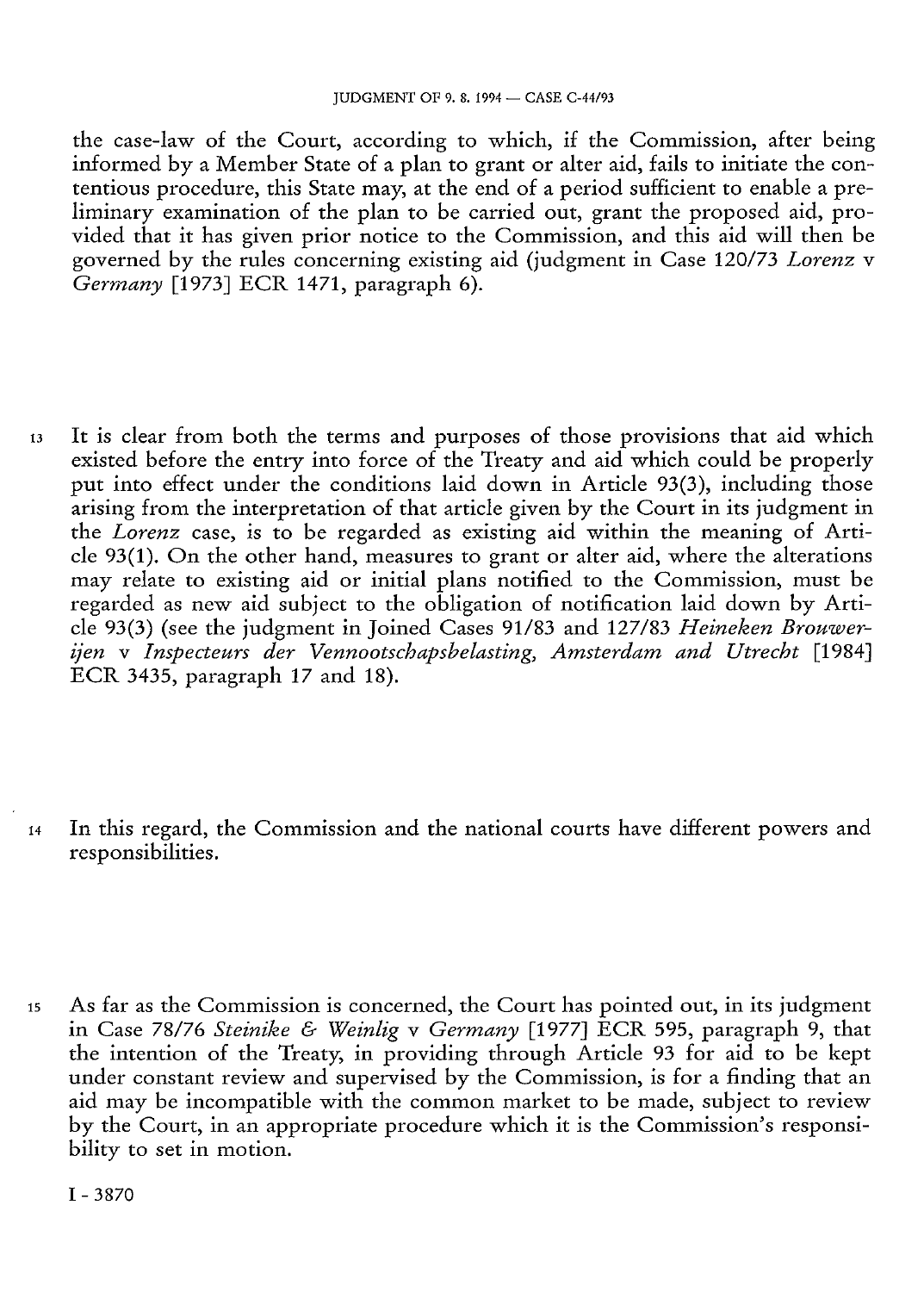<sup>16</sup> As far as the national courts are concerned, their involvement is due to the direct effect of the last sentence of Article 93(3) of the Treaty, which prohibits the Member State concerned, in the case of plans to grant or alter aid, from putting the proposed measures into effect before the procedure has resulted in a final Commission decision or the conditions laid down in the judgment in the *Lorenz* case have been met. Their involvement may cause the national courts to interpret and apply the concept of aid contained in Article 92 in order to determine whether State aid introduced without observance of the preliminary examination procedure provided for in Article 93(3) ought to have been subject to that procedure (judgment in *Steinike & Weinlig,* cited above, paragraph 14).

<sup>17</sup> As the Court pointed out in its judgment in Case C-354/90 *Fédération Nationale du Commerce Extérieur des Produits Alimentaires and Syndicat National des Négociants et Transformateurs de Saumon* v *France* [1991] ECR I-5505, paragraph 14, the principal and exclusive role conferred on the Commission by Articles 92 and 93 of the Treaty, which is to hold aid to be incompatible with the common market where this is appropriate, is fundamentally different from the role of national courts in safeguarding rights which individuals enjoy as a result of the direct effect of the prohibition laid down in the last sentence of Article 93(3) of the Treaty. When the national courts make a ruling in such a matter, they do not thereby decide on the compatibility of the aid with the common market, the final determination on that matter being the exclusive responsibility of the Commission, subject to review by the Court of Justice.

<sup>18</sup> That being so, the only questions posed by the main proceedings relate to the choice of the appropriate review procedure, that is between the procedure laid down by Article 93(1) and that laid down by Article 93(3), and not to the compatibility or incompatibility of the contested measures with the common market. If those questions call for an interpretation of the concept of aid within the meaning of Article 92(1), that interpretation will be needed only in order to determine whether or not the measures described in the judgment making the reference are governed by the procedure laid down in Article 93(3).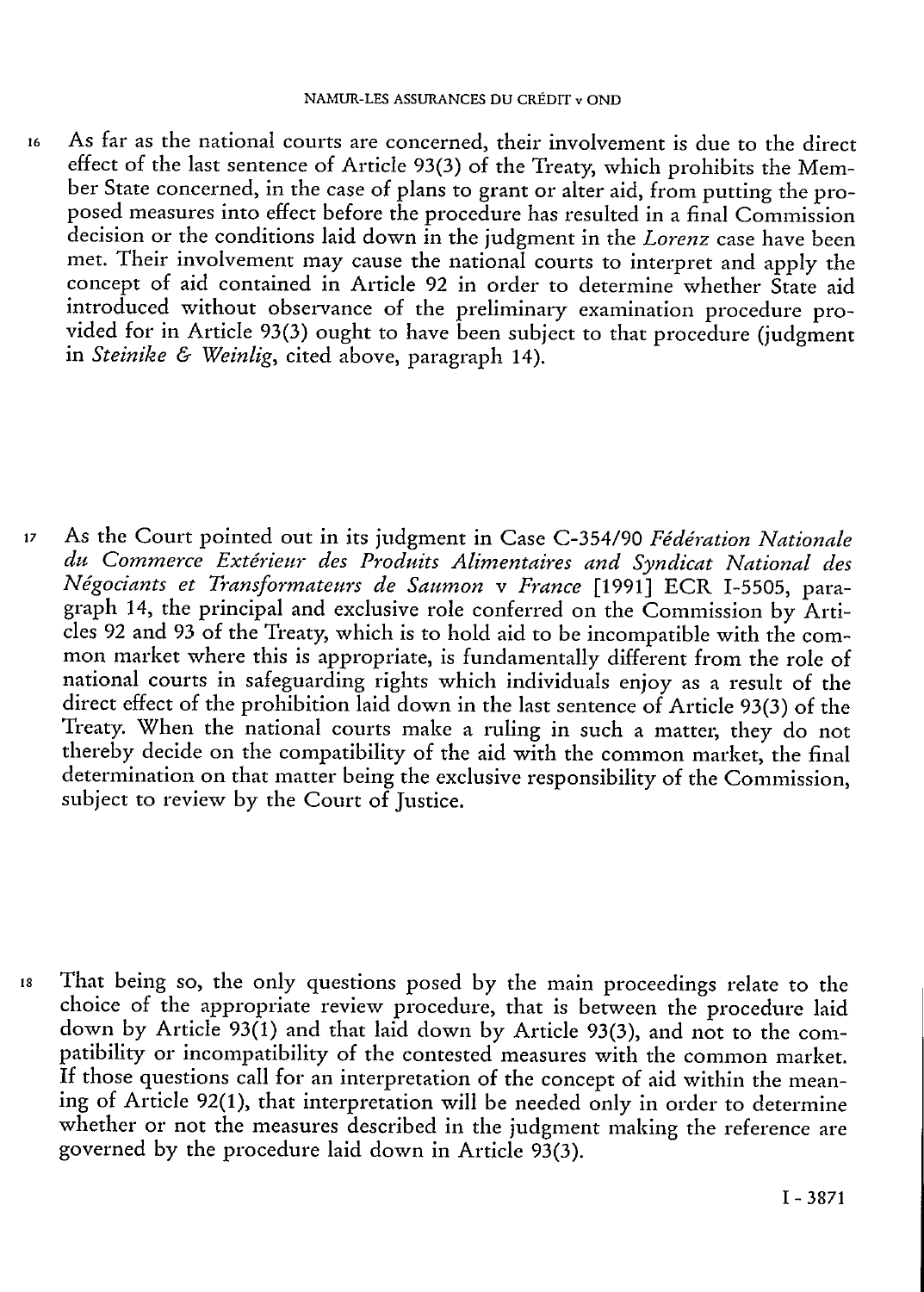# **The first and third questions**

- 19 By its first question the national court seeks to ascertain whether a decision of a Member State to authorize enlargement of the field of activity of a public establishment benefiting from advantages accorded by that State under legislation predating the entry into force of the Treaty must, where those advantages apply to the pursuit of the new activity, be equated with the granting or alteration of aid and therefore be subject to the obligation of notification and the prohibition on putting aid into effect laid down by Article 93(3) of the Treaty.
- <sup>20</sup> Namur AC, the French Government, the Netherlands Government and the Commission submit that this question should be answered in the affirmative. They claim, essentially, that enlargement of the OND's field of activity cannot be taken to be <sup>a</sup> negligible alteration of aid already in existence since it enables that public establishment to become a competitor of private export credit insurance companies whilst maintaining the advantages which it enjoved.
- <sup>21</sup> The Belgian Government and the OND, on the other hand, submit that the aid in question, introduced in 1939, is governed by the rules on existing aid laid down in Article 93(1) of the Treaty and that the alteration was not subject to the obligation of notification laid down in Article 93(3).
- <sup>22</sup> In order to determine whether a decision authorizing enlargement of the field of activity of a public undertaking like the OND, which enjoys advantages granted by the State, may be regarded as the granting or alteration of aid within the meaning of Article 93(3), those advantages and the nature and scope of the decision in question must be examined in the light of the information provided in the judgment making the reference, as supplemented by the observations of the parties and the replies given to the questions put by the Court.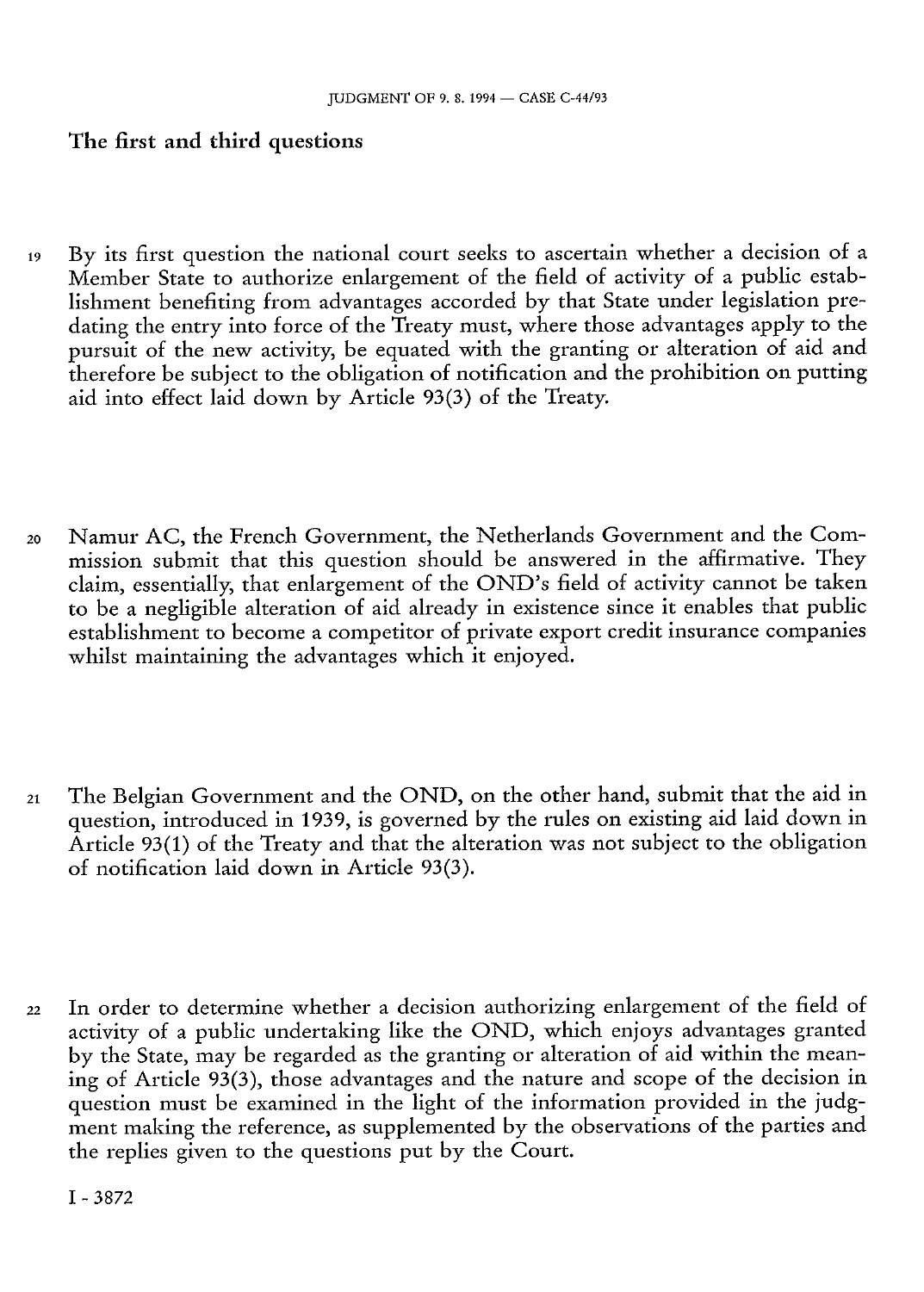<sup>23</sup> As was found in paragraph 3 of this judgment, the advantages which the OND enjoys were granted to it by legislation predating the entry into force of the Treaty. Under the Law of 31 August 1939, the OND operated under the guarantee of the State (Article 1), was endowed with State bonds (Article 5) and with income from those bonds (Article 7), had special reserves enabling the State to cover in particular its financial deficit (Article 18) and was exempt from taxes and charges on the same basis as the State (Article 23). Apart from adjustments not affecting the substance of those advantages, that legislation remained unchanged on 1 February 1989, the material date for the purposes of the main proceedings.

<sup>24</sup> That legislation defined the purpose and areas of operation of the OND in very general terms. As initially worded, Article 3 of the Law stated simply that the purpose of the OND 'shall be to promote exports by the provision of guarantees for reducing the risks attaching to exports, especially credit risks'. As worded at the material time, the same Article 3 defined the OND's purpose 'as promoting foreign trade and Belgian investment abroad' and provided, in particular, that, in order to perform its task, it 'may provide guarantees for the purpose of reducing risks, especially credit risks, attaching to foreign trade operations ...'. The legislation contained no restriction, in terms of subject-matter or geographical area, on the OND's field of activity in export credit insurance.

<sup>25</sup> Its field of activity was not later limited by law but by the effect of alterations made to the internal agreements concluded between the OND and COBAC. As was found in paragraph 4 of this judgment, the initial agreement binding those two parties was merely a re-insurance agreement but it was later replaced by a cooperation agreement providing, in particular, for the sharing of risks and markets. Under that later agreement, COBAC alone was entitled to insure the commercial risks attaching to export operations to the countries of western Europe and the OND operated on that European market only in order to cover certain risks hav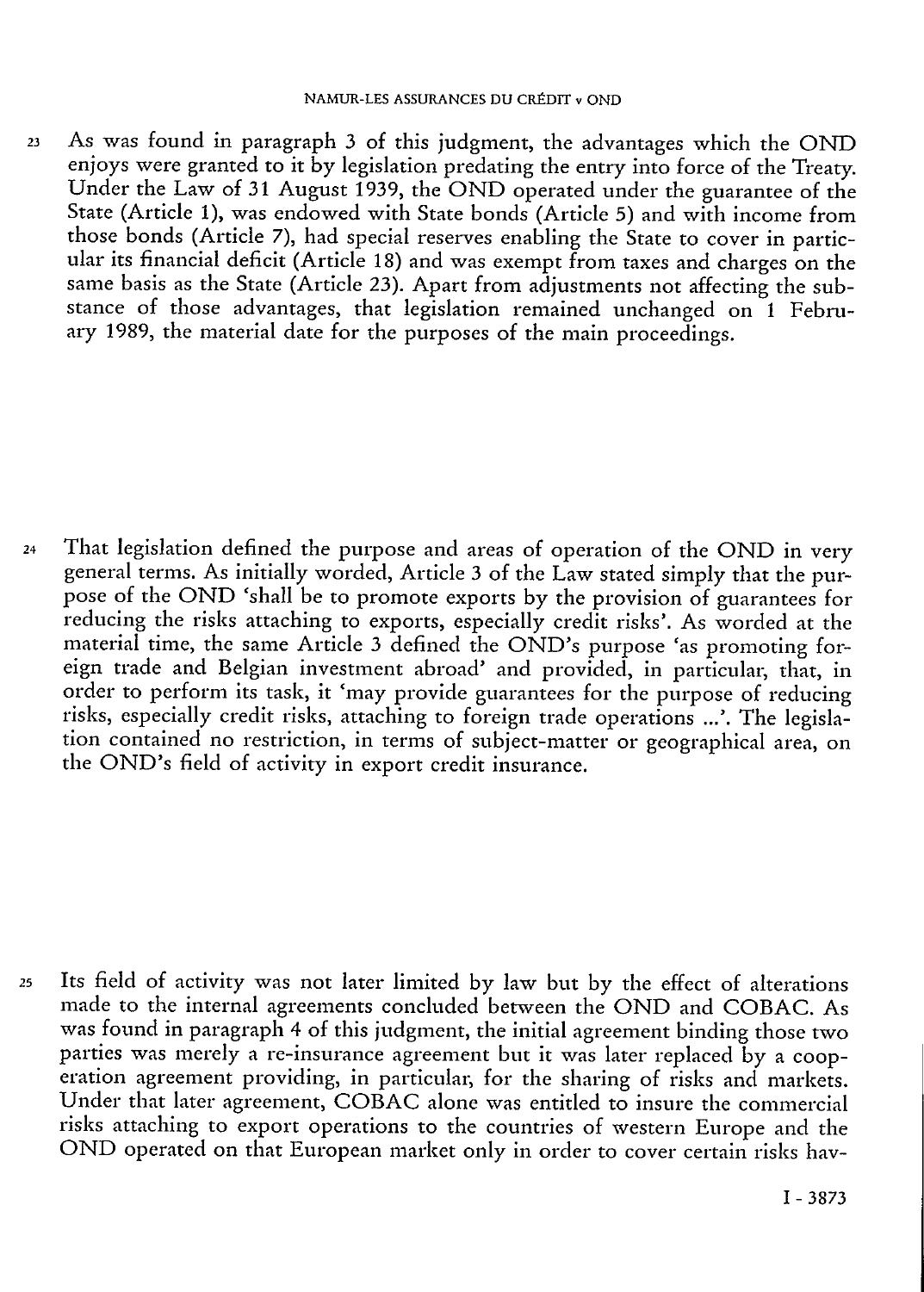ing particular characteristics. However, the two parties to the agreement could insure concurrently the commercial risks of exporting to the United States of America and Canada and the risks of carrying out certain international operations.

- <sup>26</sup> As from 1 February 1989, that limitation of the OND's field of activity was abolished following a decision taken by the public establishment with the agreement of its supervising ministers. More precisely, on 27 June 1988, the board of directors authorized the management of the OND to terminate the agreement made with COBAC and to adopt the measures needed to provide insurance directly on the European market. On 4 January 1989, after the proposal had been submitted to them by the OND on 10 August 1988, the supervising ministers asked for the planned provision of insurance of commercial risks in western Europe to be suspended until 1 February 1989. On that date, the same ministers approved the recommendations of a working group composed of members of their cabinets recommending the authorization of a progressive and prudent entry by the OND into this new market.
- <sup>27</sup> This change of position on the part of the OND and its supervisory authorities had the effect of widening the activities which, during a previous period whose length cannot be determined from the documents before the Court, had in fact been carried on by the public establishment. The national court accordingly asks, by its third question, whether conduct of a Member State consisting in promoting, through ministerial delegates sitting on the board of directors of a public establishment, a general policy entailing enlargement of the scope of an aid or not opposing such enlargement must be regarded as constituting the granting or alteration of aid.
- <sup>28</sup> As far as that question and the application of paragraphs (1) and (3) of Article 93 are concerned, the emergence of new aid or the alteration of existing aid cannot be assessed according to the scale of the aid or, in particular, its amount in financial terms at any moment in the life of the undertaking if the aid is provided under ear-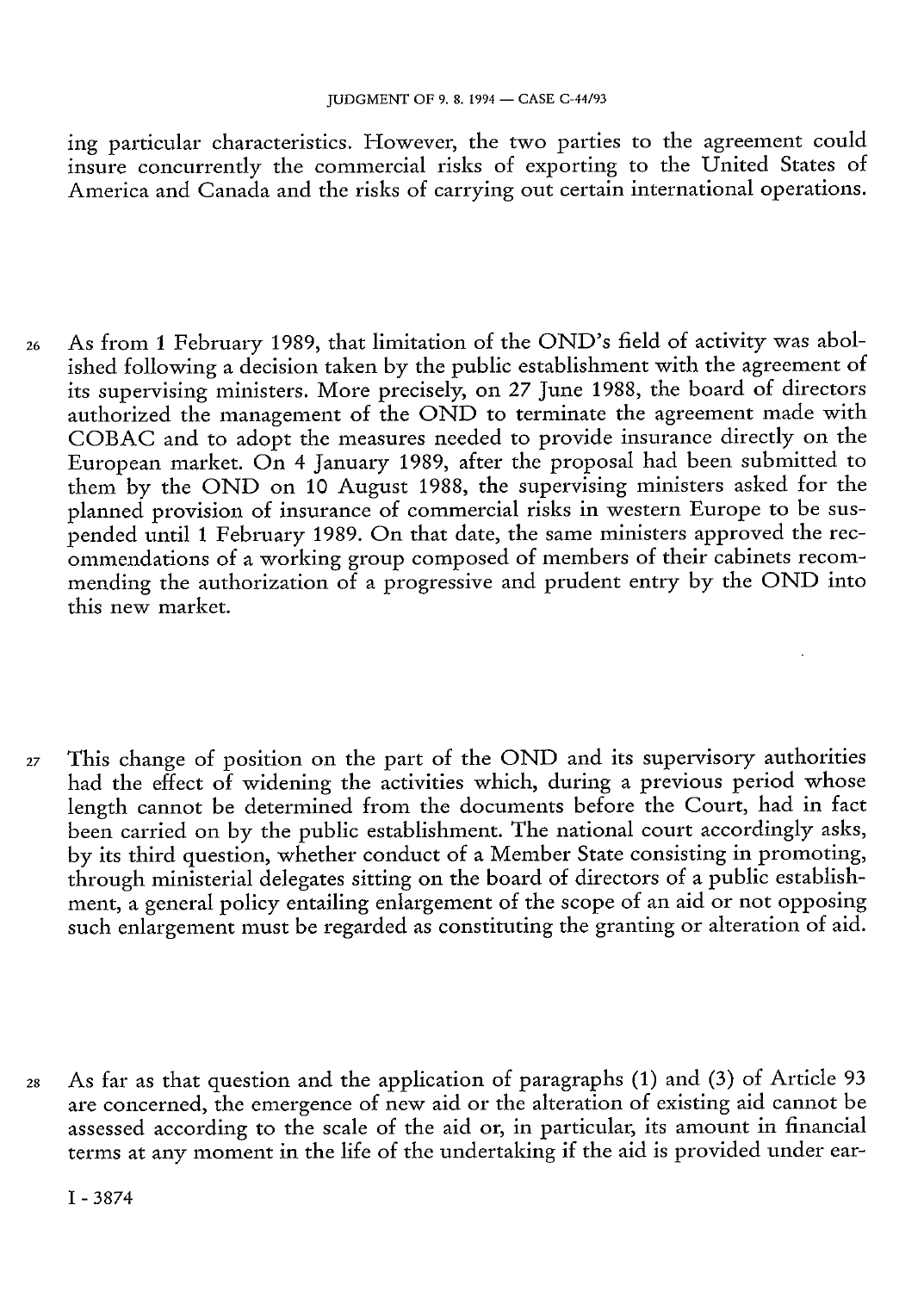lier statutory provisions which remain unaltered. Whether aid may be classified as new aid or as alteration of existing aid must be determined by reference to the provisions providing for it.

- <sup>29</sup> The decision which entered into force on 1 February 1989 did not amend the legislation which accorded to the OND the advantages which it enjoyed, either in regard to the nature of those advantages or even in regard to the activities of the public establishment to which they applied, since the Law of 31 August 1939 set that establishment <sup>a</sup> very general aim of reducing the risks of providing credit for exports. It does not therefore affect the aid arrangements put in place by that legislation. Although that decision followed the termination of the cooperation agreement made with COBAC, there is no evidence to suggest that the existence and the terms of that agreement, which was binding only on the two contracting parties, the OND and COBAC, defined the extent of the advantages accorded by the Belgian State to the OND under the Law of 31 August 1939.
- <sup>30</sup> It is true that in some of the written observations submitted to the Court it is pointed out that before the adoption of the decision in question that public establishment did not carry on activities open to competition from private companies and that the aid which it received therefore applied exclusively to non-competitive activities. On the assumption that this factor may be material to the case even though the Law of 31 August 1939 set the OND a very general aim, it suffices to state that the agreement made between the OND and COBAC did, on the contrary, envisage some competition between those two bodies. As was found in paragraph 25 of this judgment, the OND and COBAC could insure concurrently the commercial risks of exporting to the United States of America and Canada and the risks of carrying out certain international operations. At the material time, therefore, the existing aid did not benefit only non-competitive activities.
- <sup>31</sup> Thus, even on the assumption that it is wholly attributable to the State, the decision which entered into force on 1 February 1989 cannot be regarded as constituting the granting or alteration of aid within the meaning of Article 93(3) of the Treaty.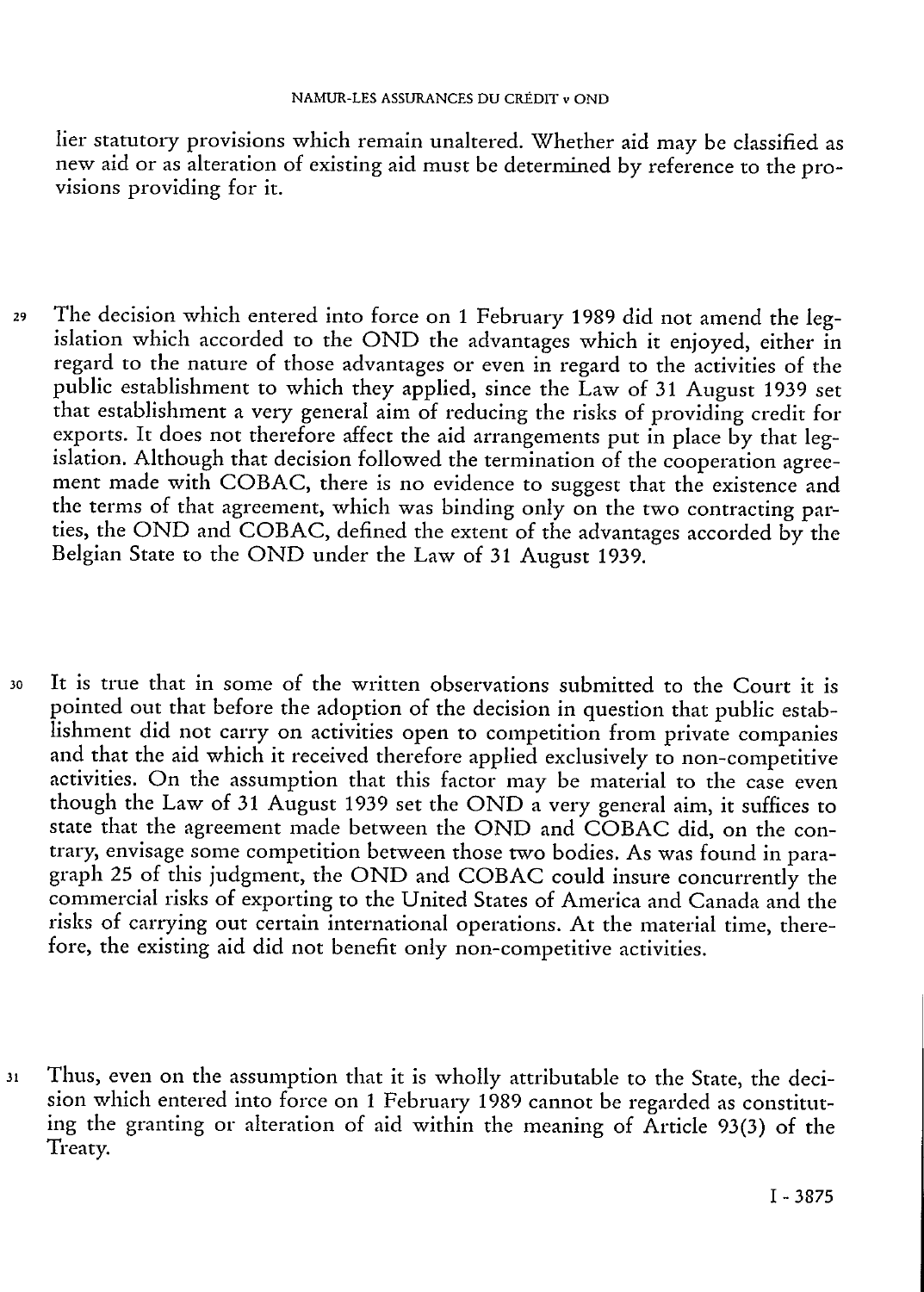<sup>32</sup> To take the contrary view would in effect be tantamount to requiring the Member State concerned to notify to the Commission and submit for its preventive review not only new aid or alterations of aid properly so-called granted to an undertaking in receipt of existing aid but also all measures which affect the activity of the undertaking and which may have an impact on the functioning of the common market, on competition or simply on the actual amount, over a specific period, of aid which is available in principle but which necessarily varies in amount according to the undertaking's turnover. Ultimately, in the case of a public undertaking such as the OND, each new insurance operation which, according to the information provided at the hearing by the Belgian Government, must be submitted to the supervisory authorities, could thus be regarded as a measure to which the procedure laid down in Article 93(3) of the Treaty applies.

<sup>33</sup> Such an interpretation, which does not correspond to either the letter or the purpose of Article 93(3), nor to the division of responsibility between the Commission and the Member States for which it provides, would give rise to legal uncertainty for undertakings and Member States, which would thus be obliged to notify in advance widely differing measures, which could not then be put into effect despite doubts as to whether they could be classified as new aid. As far as the facts of the present case are concerned, that legal uncertainty is highlighted by the attitude of the Commission itself. For the Commission is now arguing, in response to the first question, that the aid granted to the OND has been altered even though, having received a complaint about the existence and compatibility of that aid on 1 February 1989, it did not find it necessary to take a position on the matter after it had twice requested and obtained information from the Belgian Government in 1991.

<sup>34</sup> In so far as the aid granted in the circumstances described in the judgment making the reference is governed by rules on aid existing before the entry into force of the Treaty, it must be kept under constant review as provided for in Article 93(1). That review, which the Commission is responsible for setting in motion, may prompt it to propose to the Member State concerned the appropriate measures needed for the functioning of the common market and, if necessary, to decide, after initiating

I - <sup>3876</sup>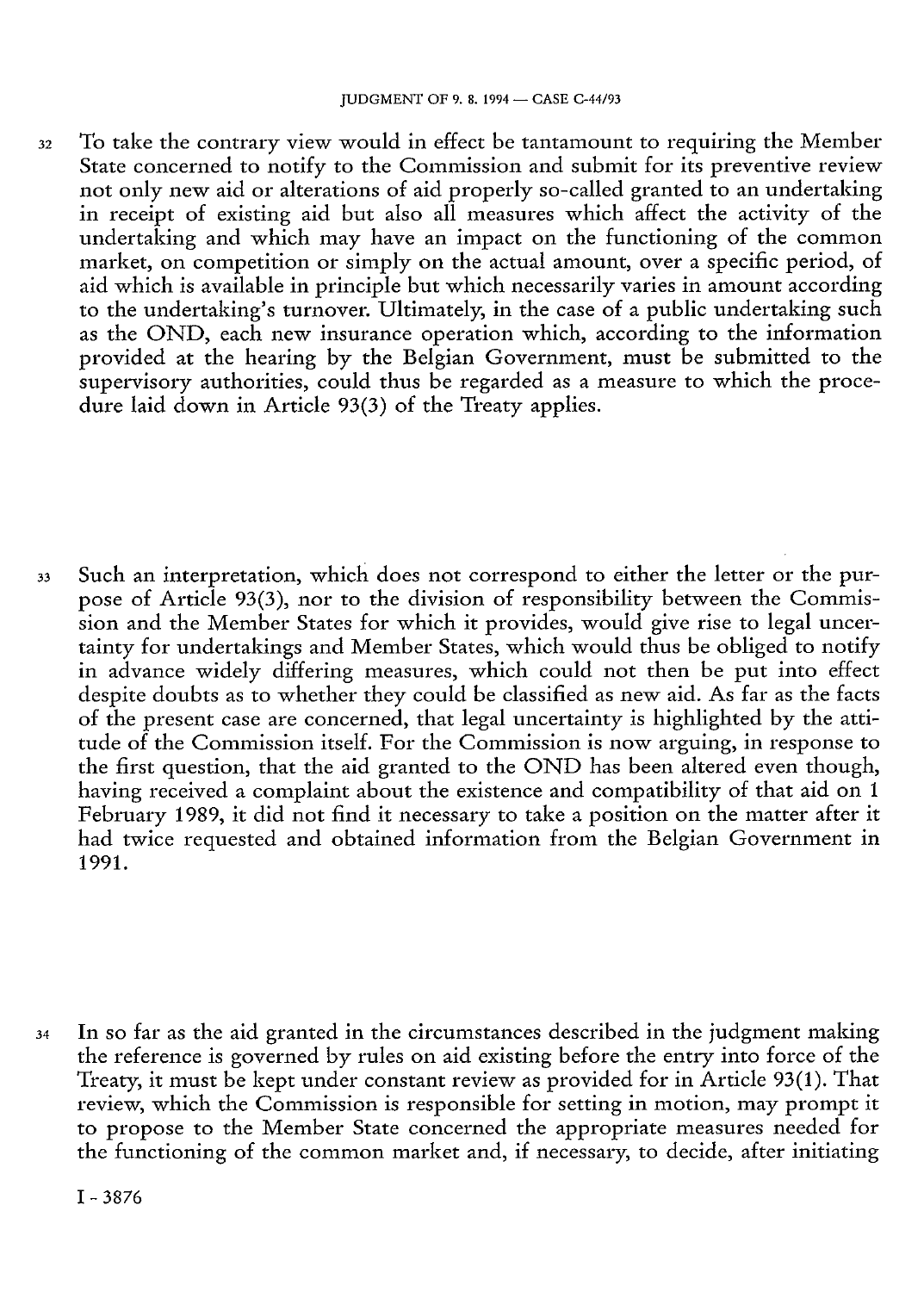the procedure provided for in the second paragraph of the same article, to abolish or alter such aid as it considers to be incompatible with the common market.

<sup>35</sup> The reply to the first and third questions must therefore be that Article 93(3) of the Treaty is to be interpreted as meaning that enlargement, in circumstances such as those described in the judgment making the reference, of the field of activity of a public establishment which is in receipt of aid granted by the State under legislation predating the entry into force of the Treaty cannot, where it does not affect the system of aid established by that legislation, be regarded as constituting the granting or alteration of aid which is subject to the obligation of prior notification and the prohibition on putting aid into effect laid down by that provision.

The second question

<sup>36</sup> In view of the reply given to the first and third questions, it is not necessary to reply to the second question.

Costs

<sup>37</sup> The costs incurred by the French and Netherlands Governments and the Commission of the European Communities, which have submitted observations to the Court, are not recoverable. Since these proceedings are, for the parties to the main proceedings, a step in the proceedings pending before the national court, the decision on costs is a matter for that court.